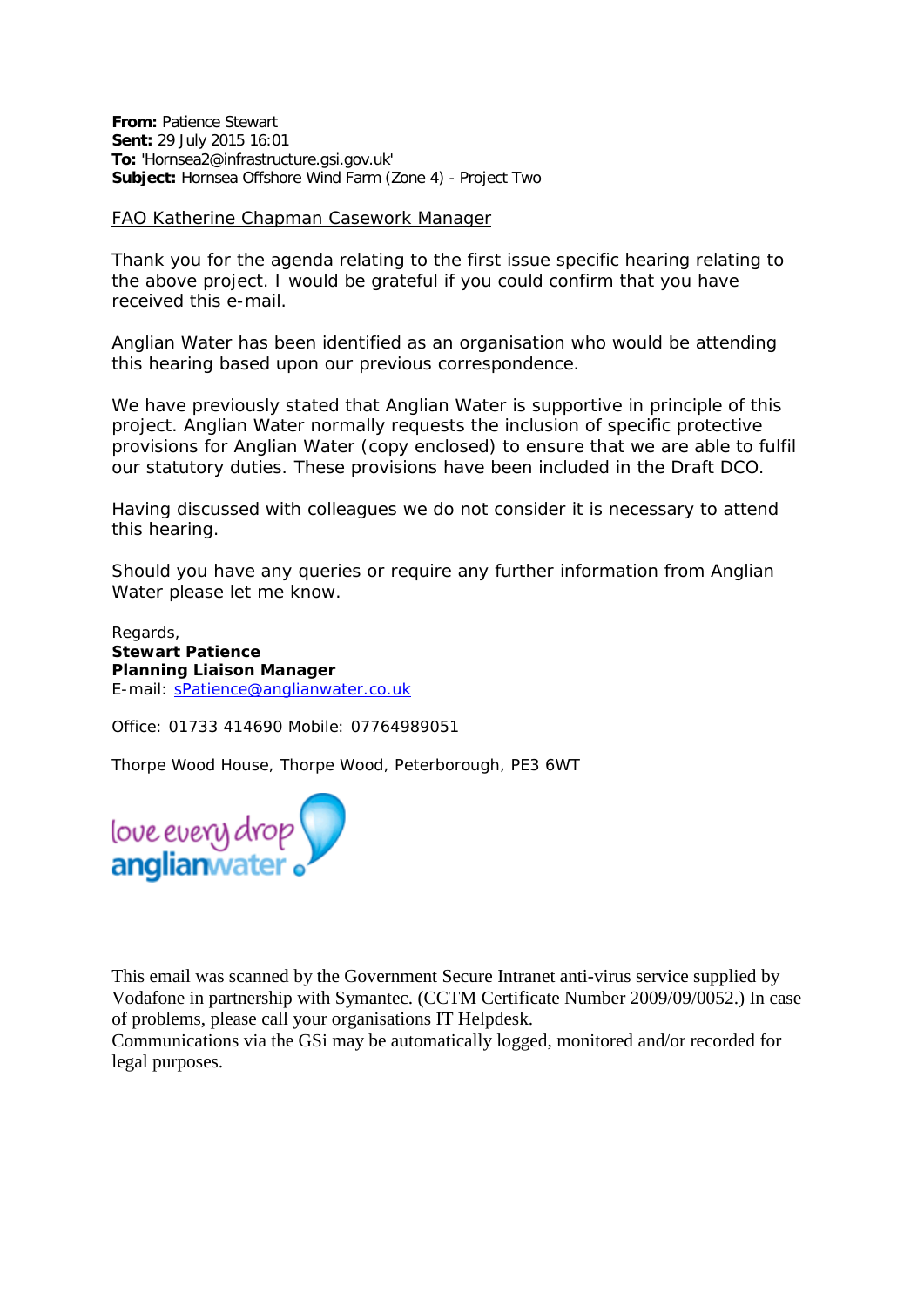## **FOR THE PROTECTION OF ANGLIAN WATER**

(1) For the protection of Anglian Water, the following provisions shall, unless otherwise agreed in writing between the undertaker and Anglian Water, have effect.

(2) In this part of this schedule –

"apparatus" means any works, mains, pipes or other apparatus belonging to or maintained by Anglian Water for the purposes of water supply and sewerage and

(a) any drain or works vested in Anglian Water under The Water Industry Act 1991,

(b) any sewer which is so vested or is the subject of a notice of intention to adopt given under section 102 (4) of The Water Industry Act 1991 or an agreement to adopt made under section 104 of that Act,

and includes a sludge main, disposal main or sewer outfall and any manholes, ventilating shafts, pumps or other accessories forming part of any sewer, drain, or works (within the meaning of section 219 of that Act) and any structure in which apparatus is or is to be lodged or which gives or will give access to apparatus.

"alternative apparatus" means alternative apparatus adequate to enable Anglian Water to fulfil its statutory functions in not less efficient a manner than previously;

"functions" includes powers and duties

"in" in a context referring to apparatus or alternative apparatus in land includes a reference to apparatus or alternative apparatus under, over or upon land; and

"plan" includes sections, drawings, specifications and method statements.

(3) The Company shall not interfere with, build over or near to any Apparatus within the Order Land or execute the placing, installation, bedding, packing, removal, connection or disconnection of any apparatus, or execute any filling around the apparatus (where the apparatus is laid in a trench) within the standard protection strips which are the strips of land falling the following distances to either side of the medial line of any relevant pipe or apparatus;2.25metres where the diameter of the pipe is less than 150 milimetres,3 metres where the diameter of the pipe is between 150 and 450 millimetres,4.5 metres where the diameter of the pipe is between 450 and 750 millimetres and 6 metres where the diameter of the pipe exceeds 750 millimetres unless otherwise agreed in writing with Anglian Water, such agreement not to be unreasonably withheld or delayed, and such provision being brought to the attention of any agent or contractor responsible for carrying out any work on behalf of the Company.

(4) The alteration, extension, removal or re-location of any apparatus shall not be implemented until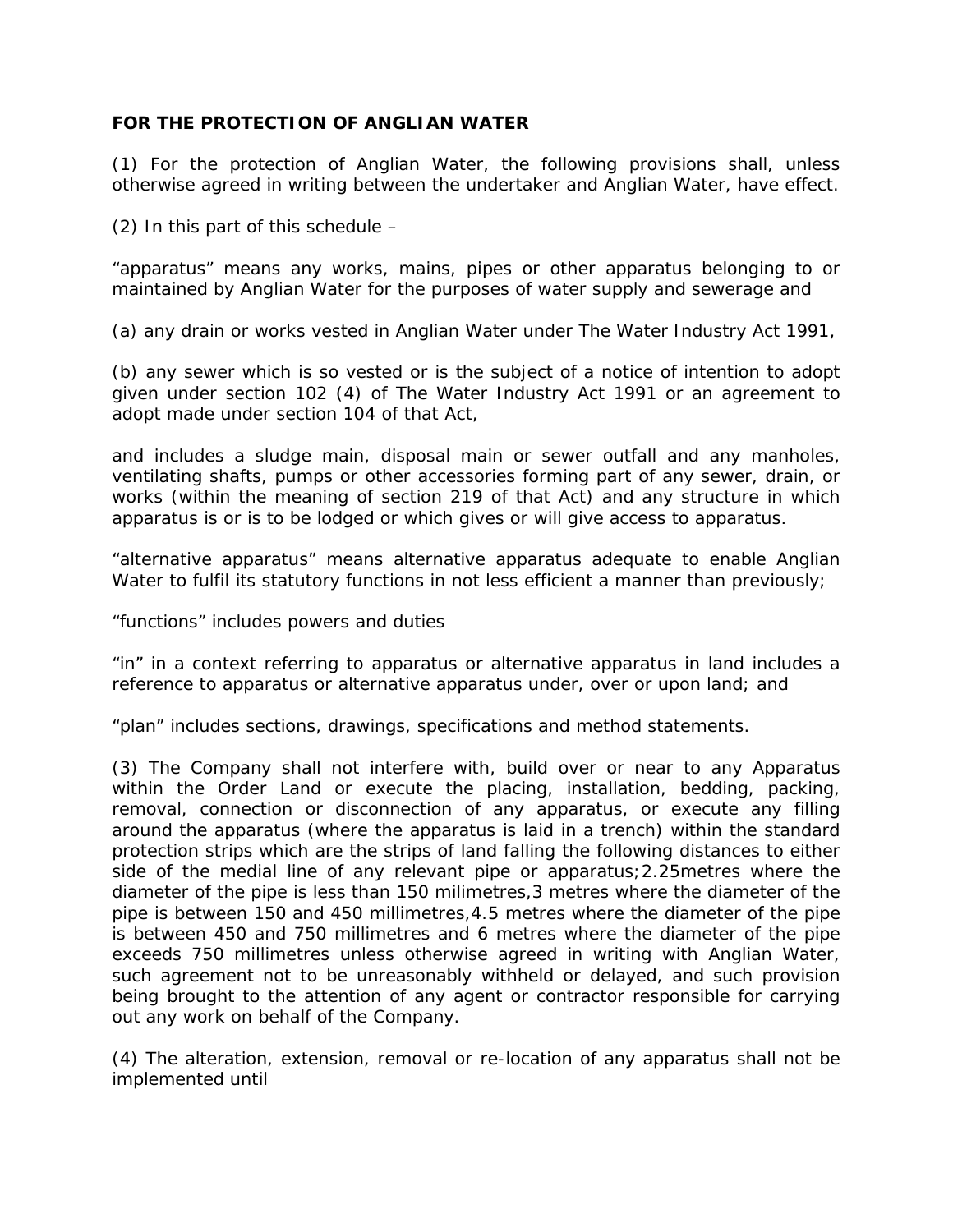(a) any requirement for any permits under the Environmental Permitting Regulations 2010 or other legislations and any other associated consents are obtained, and any approval or agreement required from Anglian Water on alternative outfall locations as a result of such re-location are approved, such approvals from Anglian Water not to be unreasonably withheld or delayed; and

(b) the Company has made the appropriate application required under the Water Industry Act 1991 together with a plan and section of the works proposed and Anglian Water has agreed all of the contractual documentation required under the Water Industry Act 1991, such agreement not to be unreasonably withheld or delayed; and such works to be executed only in accordance with the plan, section and description submitted and in accordance with such reasonable requirements as may be made by Anglian Water for the alteration or otherwise for the protection of the apparatus, or for securing access to it.

(5) In the situation, where in exercise of the powers conferred by the Order, the Company acquires any interest in any land in which Apparatus is placed and such apparatus is to be relocated, extended, removed or altered in any way, no alteration or extension shall take place until Anglian Water has established to its reasonable satisfaction, contingency arrangements in order to conduct its functions for the duration of the works to relocate, extend, remove or alter the apparatus.

(6) Regardless of any provision in this Order or anything shown on any plan, the Company must not acquire any apparatus otherwise than by agreement, and before extinguishing any existing rights for Anglian Water to use, keep, inspect, renew and maintain its apparatus in the Order land, the Company shall, with the agreement of Anglian Water, create a new right to use, keep, inspect, renew and maintain the apparatus that is reasonably convenient for Anglian Water such agreement not to be unreasonably withheld or delayed, and to be subject to arbitration under article 59.

(7) If in consequence of the exercise of the powers conferred by the Order the access to any apparatus is materially obstructed the Company shall provide such alternative means of access to such apparatus as will enable Anglian Water to maintain or use the apparatus no less effectively than was possible before such obstruction.

(8) If in consequence of the exercise of the powers conferred by the Order, previously unmapped sewers, lateral drains or other apparatus are identified by the company, notification of the location of such assets will immediately be given to Anglian Water and afforded the same protection of other Anglian Water assets.

(9) If for any reason or in consequence of the construction of any of the works referred to in paragraphs 4 to 6 and 8 above any damage is caused to any apparatus (other than apparatus the repair of which is not reasonably necessary in view of its intended removal for the purposes of those works) or property of Anglian